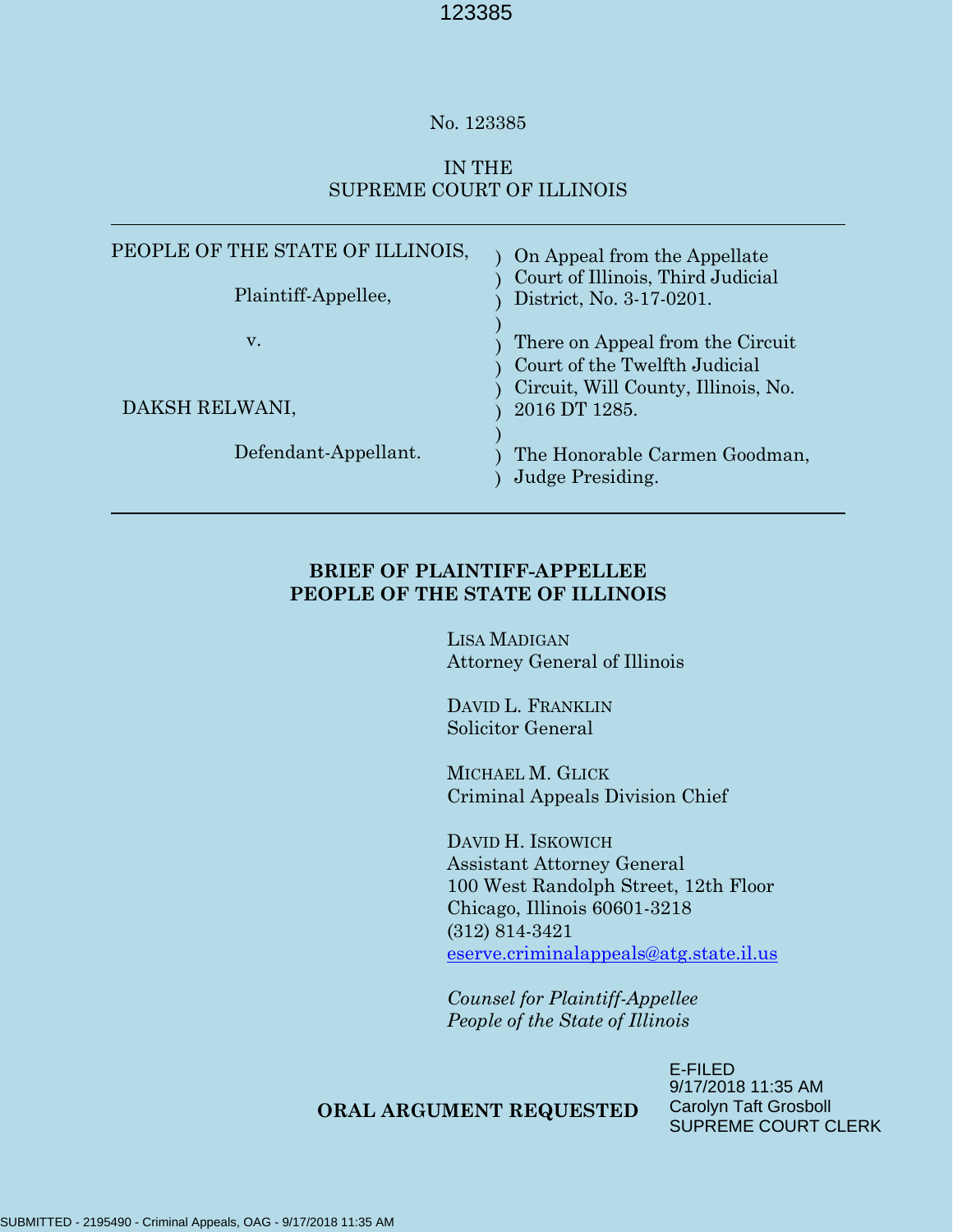# **POINTS AND AUTHORITIES**

| I. | Page<br>The Trial Court Correctly Denied Defendant's Motion<br>to Rescind the Summary Suspension of His Driver's                                        |  |
|----|---------------------------------------------------------------------------------------------------------------------------------------------------------|--|
|    |                                                                                                                                                         |  |
|    |                                                                                                                                                         |  |
|    |                                                                                                                                                         |  |
|    |                                                                                                                                                         |  |
|    |                                                                                                                                                         |  |
|    |                                                                                                                                                         |  |
|    |                                                                                                                                                         |  |
|    |                                                                                                                                                         |  |
|    |                                                                                                                                                         |  |
|    |                                                                                                                                                         |  |
| A. | The Implied Consent Statute Applies Because<br>Defendant Was Driving Intoxicated on a Public<br><b>Highway Shortly Before His Arrest in the Parking</b> |  |
|    |                                                                                                                                                         |  |
|    |                                                                                                                                                         |  |
|    |                                                                                                                                                         |  |
|    |                                                                                                                                                         |  |
|    |                                                                                                                                                         |  |
|    |                                                                                                                                                         |  |
|    |                                                                                                                                                         |  |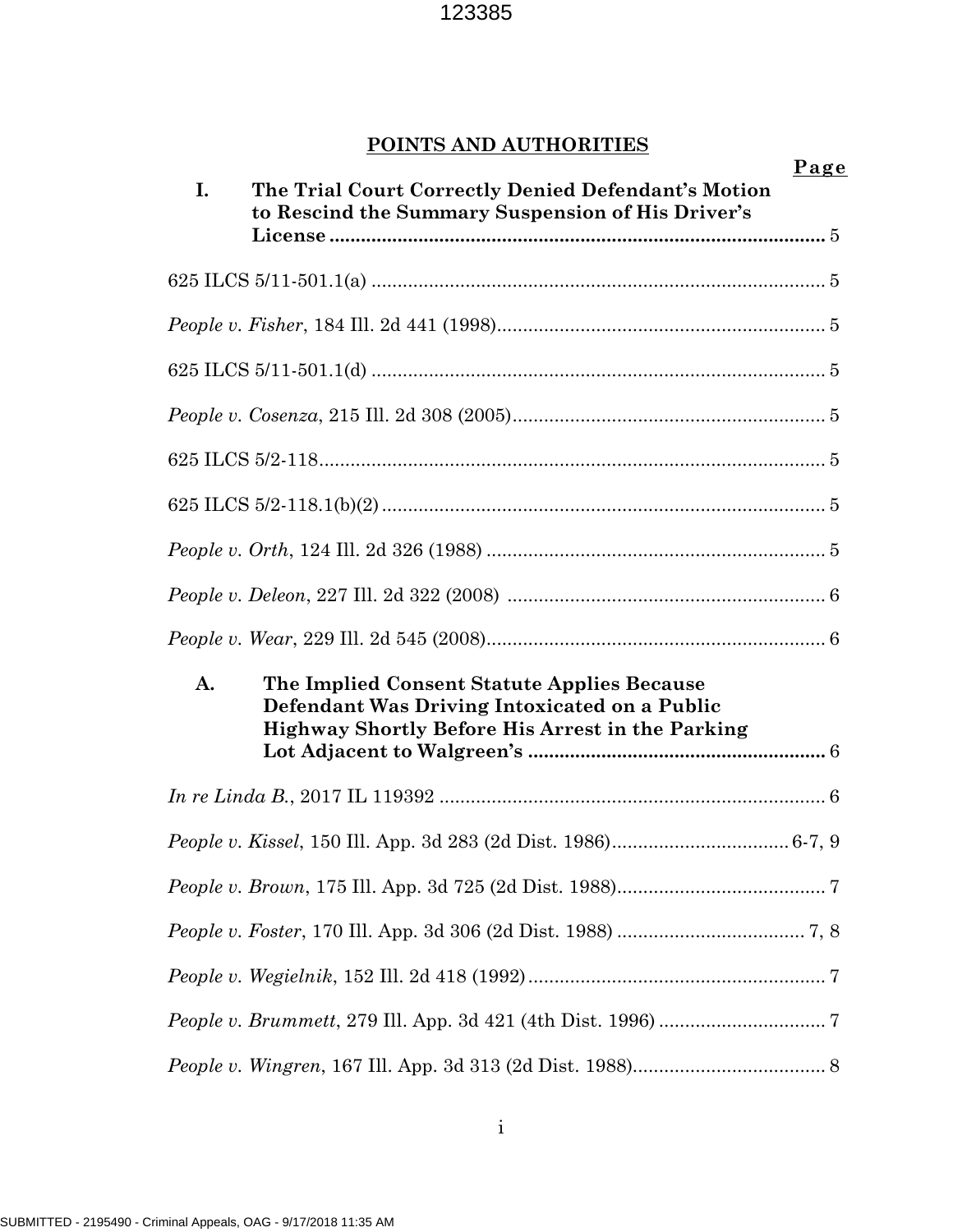|           |                                                                                                                                               | 9      |
|-----------|-----------------------------------------------------------------------------------------------------------------------------------------------|--------|
| <b>B.</b> | The Implied Consent Statute Applies Because<br>Defendant Failed to Make a Prima Facie Case that<br>the Parking Lot Was not a "Public Highway" | 9      |
|           |                                                                                                                                               | 9      |
|           |                                                                                                                                               | 9      |
|           |                                                                                                                                               | 9      |
|           |                                                                                                                                               | 10     |
|           | People v. Culbertson, 258 Ill. App. 3d 294 (2d Dist. 1994)  10, 11, 13                                                                        |        |
|           |                                                                                                                                               | 10     |
|           |                                                                                                                                               | 10     |
|           |                                                                                                                                               | 10     |
|           | <i>People v. Montelongo</i> , 152 Ill. App. 3d 518 (1st Dist. 1987)                                                                           | 11, 13 |
|           | People v. Kozak, 130 Ill. App. 2d 334 (1st Dist. 1970)  11-12, 13                                                                             |        |
|           |                                                                                                                                               | 12-13  |
|           |                                                                                                                                               | 13     |
|           |                                                                                                                                               | 13     |
|           |                                                                                                                                               | 13-14  |
|           |                                                                                                                                               | 14     |
|           |                                                                                                                                               | 14     |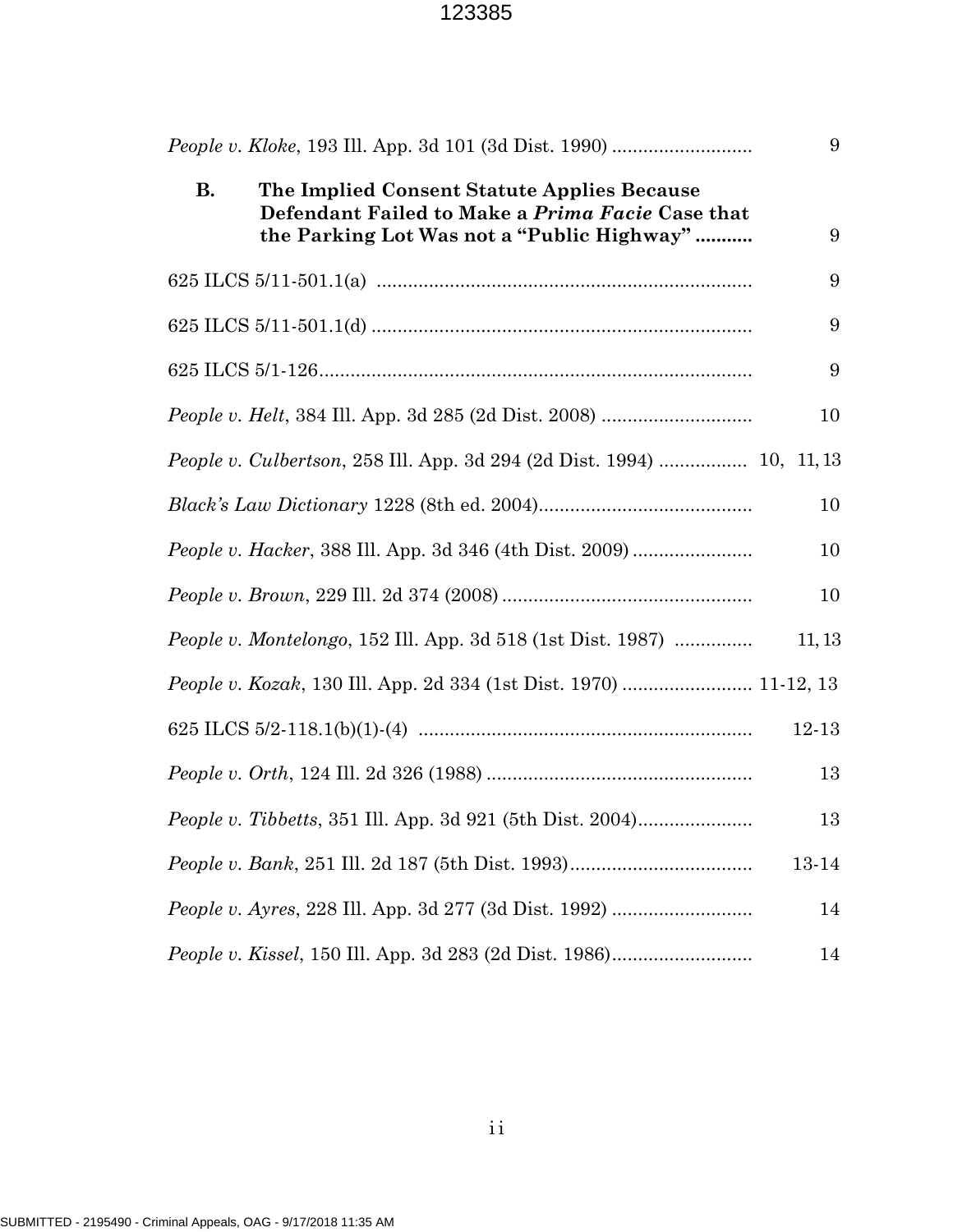#### **NATURE OF THE ACTION**

After he was arrested for driving while intoxicated, defendant Daksh Relwani filed a petition to rescind the statutory summary suspension of his driver's license. C24.<sup>1</sup> The trial court denied the petition, C34, and the Illinois Appellate Court, Third District, affirmed, A1-20. Defendant appeals that judgment.

#### **JURISDICTION**

Jurisdiction lies under Supreme Court Rules 315 and 612(b). This Court allowed defendant's petition for leave to appeal on May 30, 2018. *People v. Relwani*, 98 N.E.3d 41 (2018) (table).

#### **ISSUE PRESENTED FOR REVIEW**

Defendant moved to rescind the statutory summary suspension of his driver's license, arguing that rescission was appropriate because the summary suspension statute applies only to motorists operating vehicles on "public highways," and the location of his arrest — a parking lot adjacent to a Walgreen's store — could not be so characterized because it was "private property." The issue is whether the trial court correctly denied defendant's motion to rescind because he failed to make a *prima facie* showing that the parking lot was not a "public highway."

 $_1$  The common law record is cited as "C\_"; the report of proceedings as "R\_"; and petitioner's Brief and Appendix as "Br\_\_," and "A\_\_," respectively.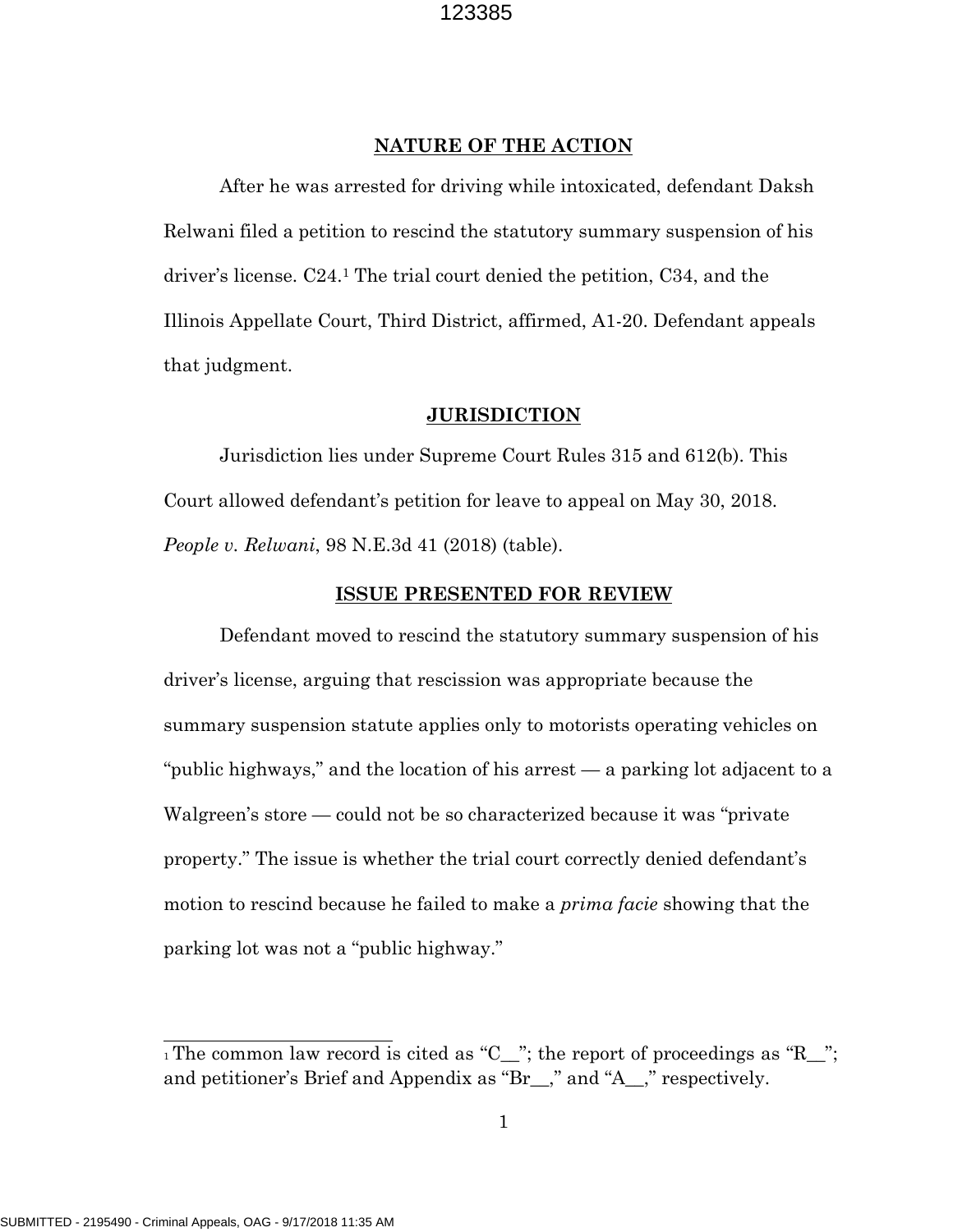#### **STATEMENT OF FACTS**

In 2016, police discovered defendant in a parking lot adjacent to a Walgreen's store in Joliet, unresponsive and behind the wheel of a vehicle. C4, C9. It was 3:30 a.m., the engine was running, and the vehicle's transmission was in "drive." R8, R13, C9. After he was arrested for driving under the influence, *see* 625 ILCS 5/11-501, defendant refused to consent to, or failed to complete, chemical testing (*e.g.*, breath, blood, or urine), and, for that reason, the Secretary of State suspended his driver's license, C9-10, as Illinois law allows when a motorist withdraws his consent to chemical testing, *see* 625 ILCS 5/11-501.1 (implied consent law).

Defendant filed a petition to rescind the summary suspension. C24. At the hearing on the petition, he argued that the implied consent law did not apply because at the time of his arrest, he was not driving (or in control of) his vehicle on a "public highway," as the statute provides; rather, he contended, he was on "private property" (the parking lot next to Walgreen's) when he was arrested.<sup>2</sup>

Defendant testified in support of his petition. He agreed that he had been sleeping behind the wheel of his car in the parking lot, with the engine running, when he was arrested at 3:30 a.m. R8, R13. Defendant could not recall much about the events surrounding his arrest. Before falling asleep,

<sup>2</sup>Defendant raised other unsuccessful grounds for rescission that he does not press on appeal.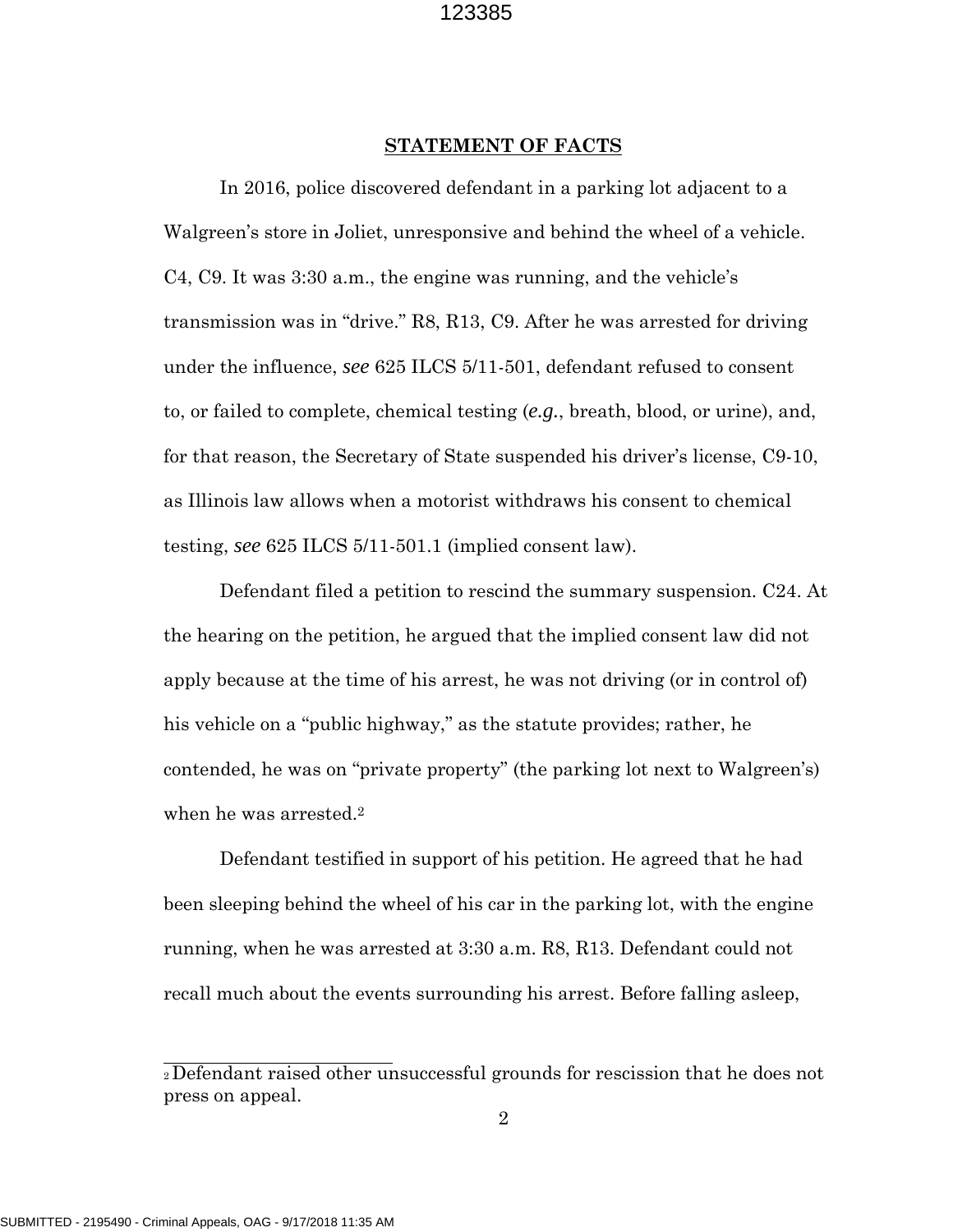he had been driving home from a restaurant in Chicago "with his family," although he agreed that at some point he was "the sole occupant of the vehicle." R14. He recalled performing some field sobriety tests upon being awakened by the police officer, but could not remember any details about them. R18-19. He remembered submitting a breath sample at the police station, R9, but could not recall refusing an officer's request to provide blood and urine samples, and could not remember the results, if any, of the breath test. R16, R17. And while he could not recall telling the arresting officer that he had used drugs — heroin and clozapine (a psychotropic medication) — or consumed alcohol earlier in the evening, he conceded that his lack of memory was likely attributable to his use of those drugs. R17-18 (defendant, answering "I, I don't know," and "I guess," when asked whether his drug use caused inability to remember events).

The trial court denied the motion to rescind. It declined to presume that the parking lot was privately owned simply because "it is the parking lot of Walgreen's," R29, and concluded that defendant had failed to show that rescission was warranted on that basis, R33. The court later denied defendant's motion to reconsider. C35-41, C43.

The appellate court affirmed, finding that defendant had failed to make a *prima facie* showing that the parking lot was not a "public highway." According to precedent, a parking lot sitting on private property is a "public highway" for purposes of the summary suspension statute if the lot is (1)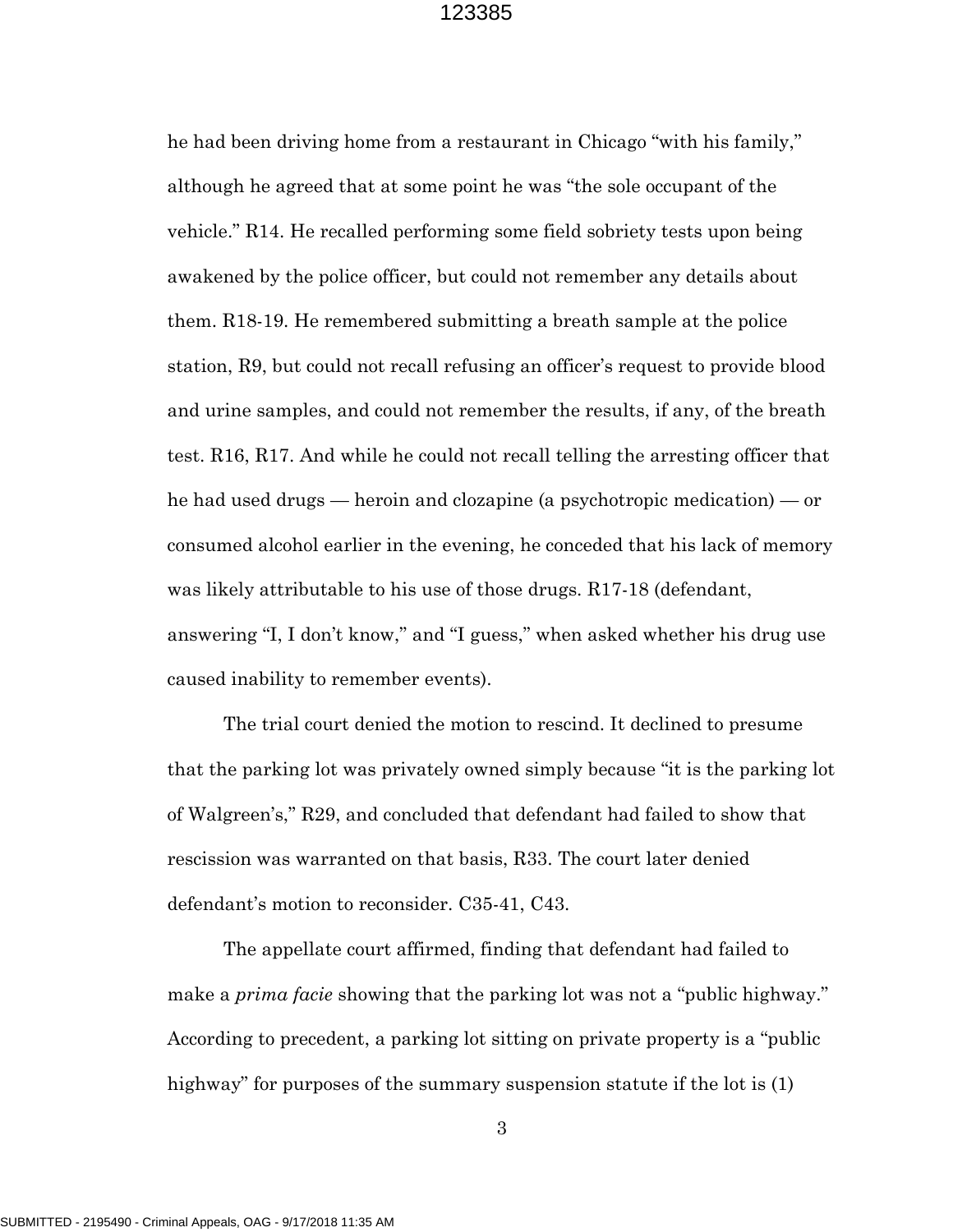open to public vehicular traffic, and (2) is publicly maintained. A9-10. Defendant presented no evidence showing that the parking lot was not publicly owned, or that, even if privately owned, it was not publicly maintained. He argued only that the lot must be private because it was adjacent to a Walgreen's store, and this was insufficient to show that the lot was not "public" under the implied consent statute. A10 ("The mere fact that the parking lot in this case was for a Walgreen's drug store did not provide any further evidence as to who actually owned or maintained the parking lot."). The court declined to decide whether, as an alternative ground of affirmance, it could infer from defendant's testimony that he had been driving on the public highways just before he arrived in the parking lot. *Id.*

Justice Lytton dissented. He believed that a defendant seeking rescission needed to show only that he was driving or in control of his vehicle in a parking lot adjacent to a private business; the burden then shifts to the People to offer proof that "the private parking lot is publicly maintained." A17-19. Justice Lytton appears to have presumed that the lot was, in fact, owned by Walgreen's or some other private interest.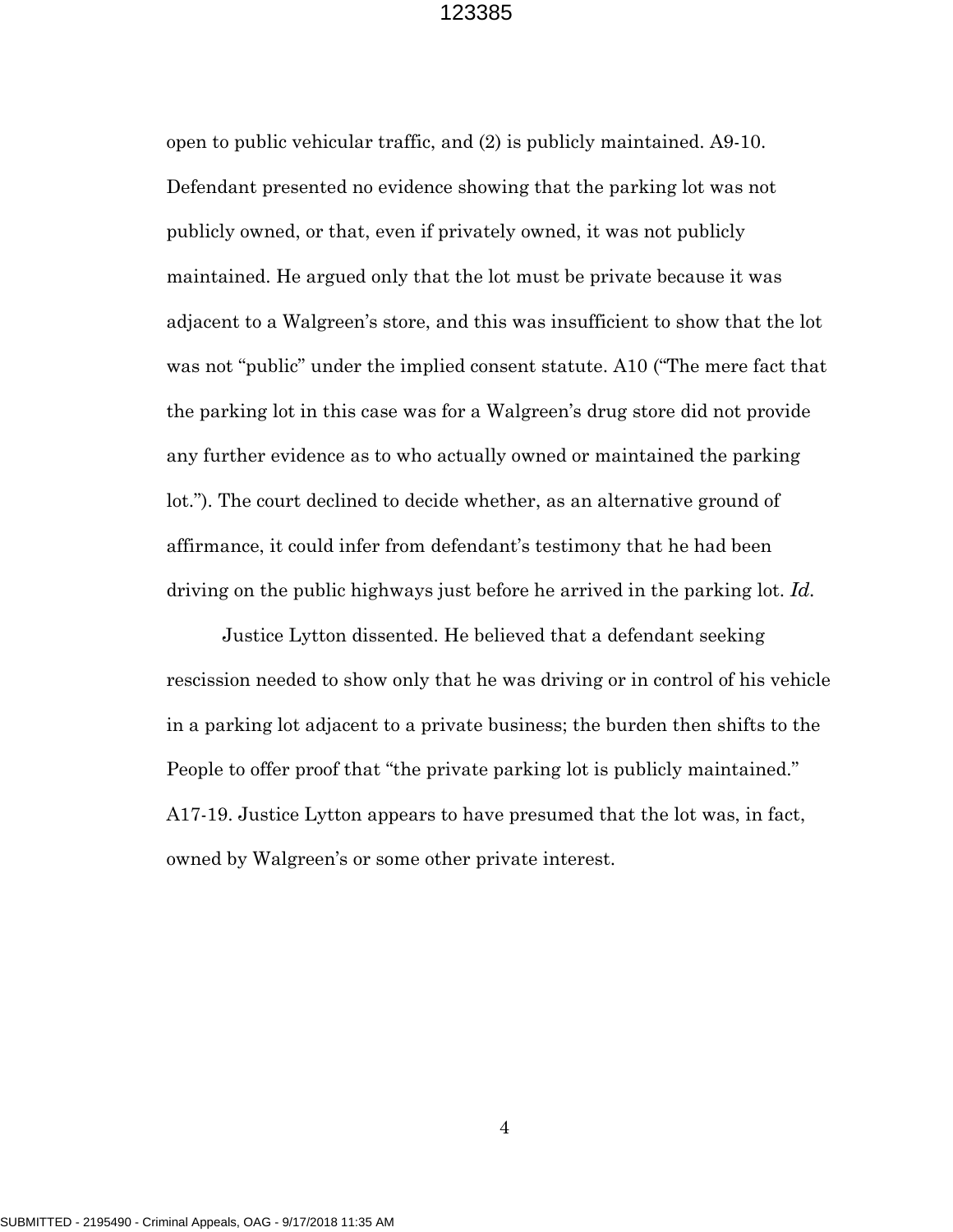#### **ARGUMENT**

### **I. The Trial Court Correctly Denied Defendant's Motion to Rescind the Summary Suspension of His Driving Privileges.**

Illinois's implied consent provision, contained in Section 11-501.1 of the Illinois Vehicle Code  $(625$  ILCS  $5/11-501.1(a)$ , provides that any person who "drives or is in actual physical control of a motor vehicle upon public highways," and is arrested for driving under the influence, "shall be deemed to have given consent. . . to a chemical test or tests of blood, breath, or urine for the purpose of determining the content" of any intoxicant in the person's blood. *See People v. Fisher*, 184 Ill. 2d 441, 444 (1998) (characterizing provision as "implied consent law"). Although a motorist may refuse to submit to this testing, that refusal will result in administrative suspension of the motorist's driver's license. *See* 625 ILCS 5/11-501.1(d). If the motorist petitions to rescind the suspension, he must establish a *prima facie* case in a civil proceeding that rescission is warranted for one or more of the reasons listed in Section 2-118(b); *People v. Cosenza*, 215 Ill. 2d 308, 313 (2005). If the motorist meets that burden, "the burden then shifts to the State to come forward with evidence in rebuttal that justifies the suspension." *Cosenza*, 215 Ill. 2d at 313.

This Court reviews the trial court's factual findings under the manifest weight of the evidence standard. *People v. Orth*, 124 Ill. 2d 326, 341 (1988). A decision is against the manifest weight of the evidence if it is clear that the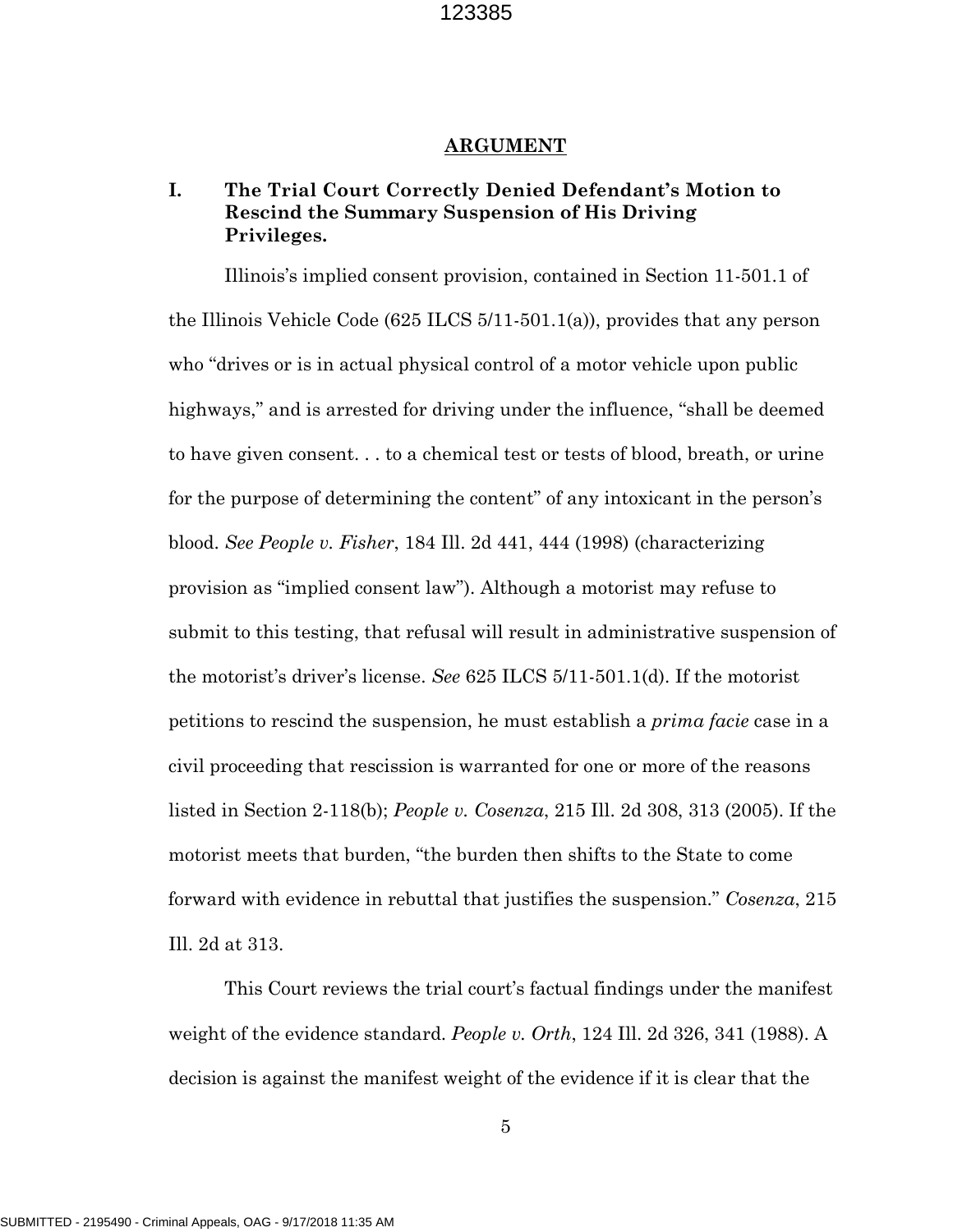trier of fact should have reached the opposite conclusion, or if the finding is unreasonable, arbitrary, or not based on the evidence presented. *People v. Deleon*, 227 Ill. 2d 322, 332 (2008). This Court reviews *de novo* the trial court's ultimate legal ruling whether the petition to rescind should be granted. *People v. Wear*, 229 Ill. 2d 545, 561 (2008).

### **A. The Implied Consent Statute Applies Because Defendant Was Driving While Intoxicated on a Public Highway Before His Arrest in the Parking Lot Adjacent to Walgreen's.**

Defendant does not dispute that he was intoxicated and in control of his vehicle when he was arrested in the parking lot adjacent to Walgreen's. His only argument on appeal is that because the parking lot was private property, the implied consent statute — which applies to motorists who drive while intoxicated on "public highways" — was inapplicable, and the summary suspension of his driver's license was therefore unwarranted. But this Court need not reach this question because it may affirm on a more straightforward ground. *See In re Linda B.*, 2017 IL 119392, ¶ 50 (Supreme Court is not bound by appellate court's reasoning, and may affirm on any basis in record).

Where direct or circumstantial evidence shows that a motorist drove upon a public highway while intoxicated shortly before his arrest for that offense, the implied consent statute applies even if the motorist is ultimately arrested on private property. *See People v. Kissel*, 150 Ill. App. 3d 283, 286-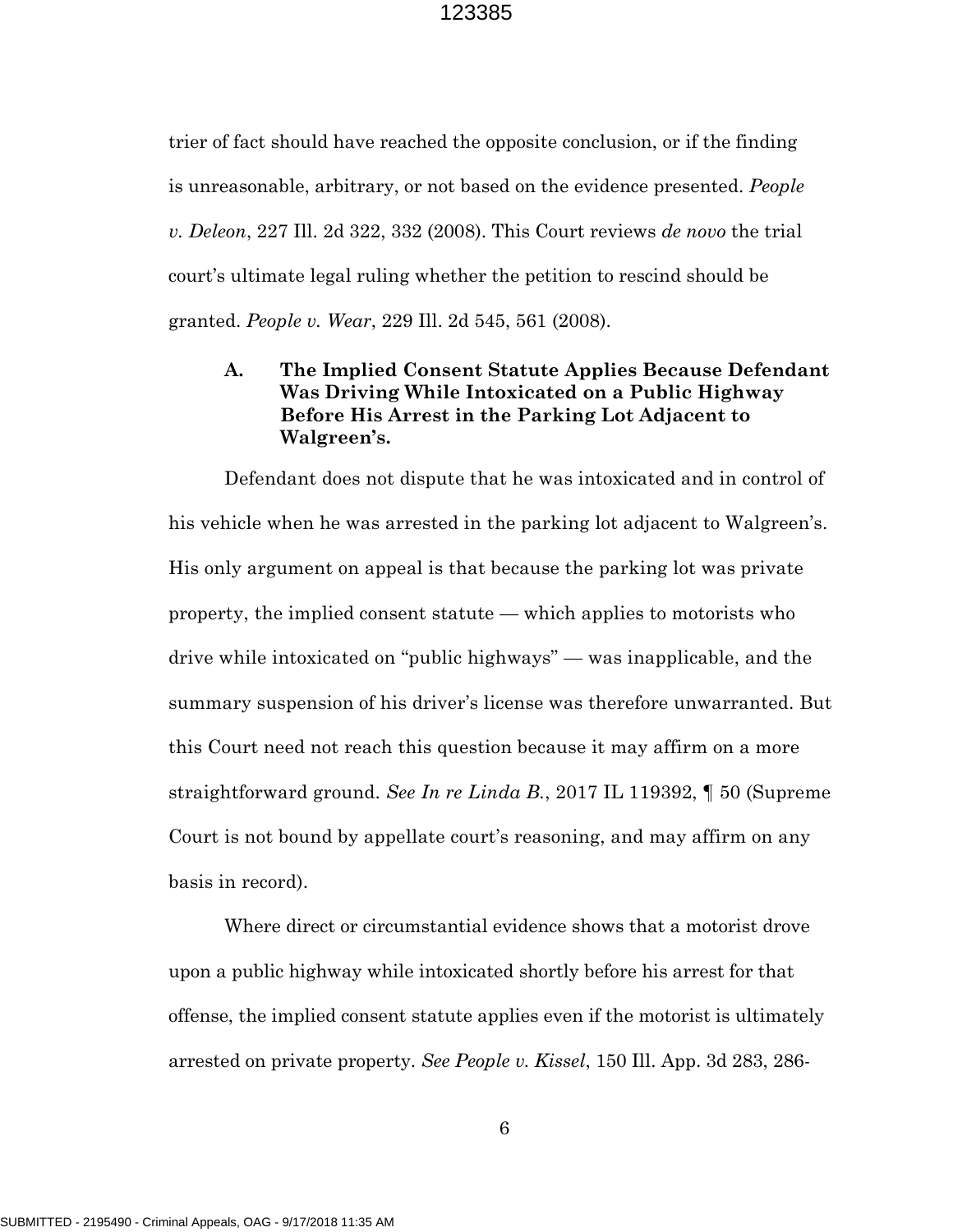87 (2d Dist. 1986), *overruled on other grounds by People v. Brown*, 175 Ill. App. 3d 725 (2d Dist. 1988); *People v. Foster*, 170 Ill. App. 3d 306, 310 (2d Dist. 1988). It would be inconsistent with the legislative purpose of the implied consent law — to promote highway safety and allow law enforcement to more easily gather evidence of intoxicated driving, *People v. Wegielnik*, 152 Ill. 2d 418, 424-25 (1992) — to exclude intoxicated motorists from the law's reach simply because the arrest occurs on private property, *see People v. Brummett*, 279 Ill. App. 3d 421, 429 (4th Dist. 1996) (implied consent statute applies to motorists "whose intoxicated travels happen, by pure chance, to land them on private property at the culmination of their travels").

The circumstantial evidence here permits and, indeed, compels, the reasonable inference that defendant drove on the public highways just before ending his "intoxicated travels," *id.*, in the parking lot adjacent to Walgreen's; thus it makes no difference whether that parking lot was a "public highway" for purposes of the implied consent law. Defendant's own testimony at the rescission hearing sealed the case. He conceded that when the police discovered him unresponsive in his vehicle, the engine was running. R13. He conceded that before his arrest, he had been driving home "with his family" from a restaurant in Chicago, and he related that account to the arresting officer. R14-15. He conceded that, at some point after leaving the Chicago restaurant, he had been "the sole occupant of the vehicle." R14. And he conceded that his inability to remember much of anything was likely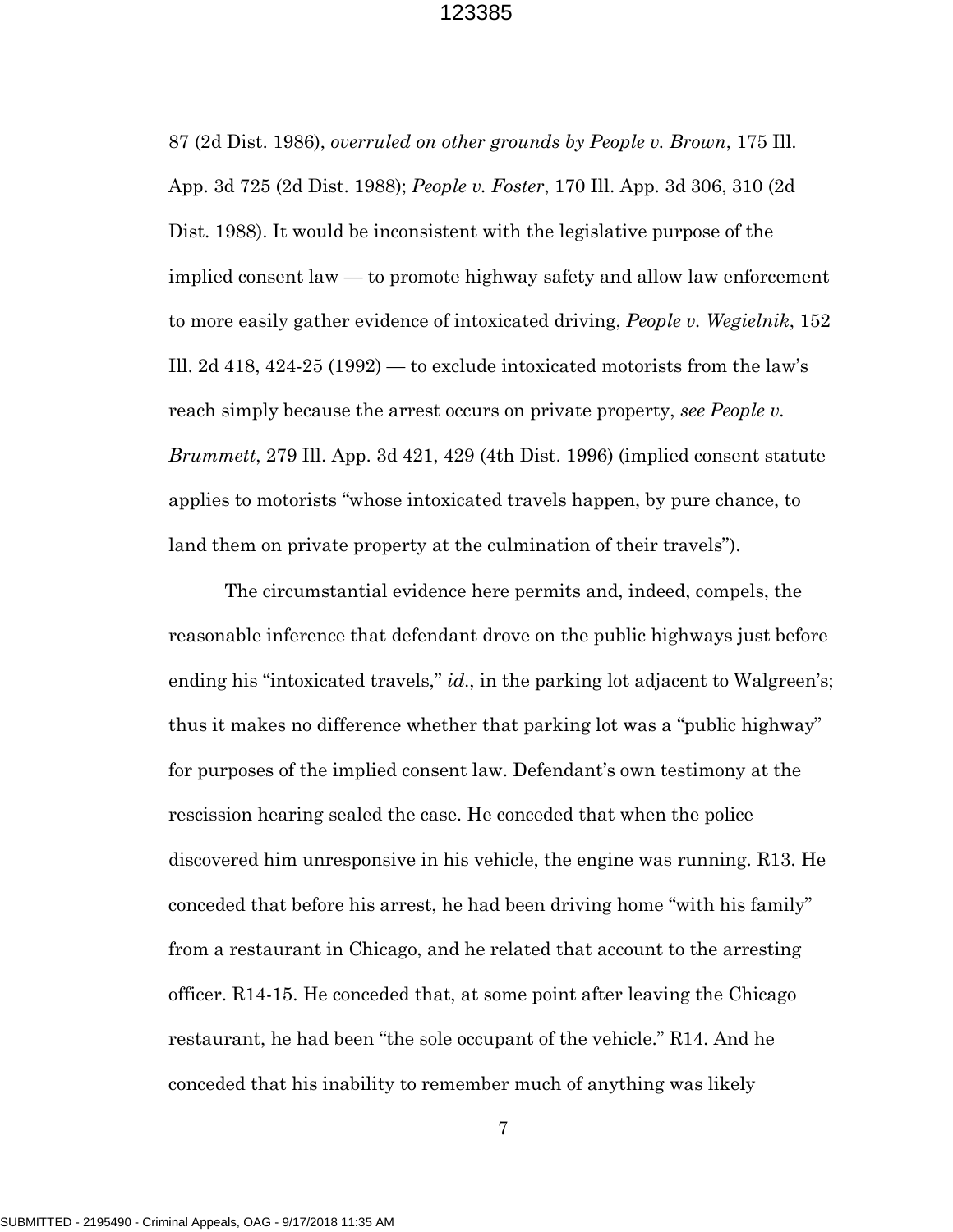attributable to his ingestion of heroin and clozapine earlier in the evening. R14, R17. It is reasonable to infer from this testimony that defendant had become intoxicated earlier that night, had driven on the public roads from Chicago (or some other point of origin) to Joliet, had stopped his vehicle in the parking lot, and had passed out there with the engine running.<sup>3</sup>

Therefore, defendant was subject to the implied consent law regardless of whether the parking lot is characterized as a "public highway," and this Court should affirm on that basis. *See*, *e.g.*, *Foster*, 170 Ill. App. 3d at 310 (implied consent statute applied where motorist admitted driving on public highway before arrest on private property, and same conclusion was reasonably inferred from other facts surrounding arrest independent of her testimony); *People v. Wingren*, 167 Ill. App. 3d 313, 322-23 (2d Dist. 1988) (implied consent law applied where officer had not seen motorist drive on public highway, but where, according to officer, motorist had told him that

<sup>3</sup> The only possible exculpatory version of events consistent with this testimony — that defendant's family (1) drove him to the parking lot early in the morning on their way home from a Chicago restaurant, (2) abandoned him there, alone, intoxicated, and with the engine running and the transmission in "drive," and then (3) procured an alternative means of transportation for themselves — does not withstand scrutiny. Moreover, there is no reasonable possibility that defendant became intoxicated only after arriving at the parking lot. The arresting officer discovered only one open bottle of beer in the center console, C9, and nothing in the record indicates that any other related evidence, such as heroin, clozapine, or other drug paraphernalia, was found in the vehicle. And, as discussed, the vehicle was in gear and defendant could not remember much about how he got there.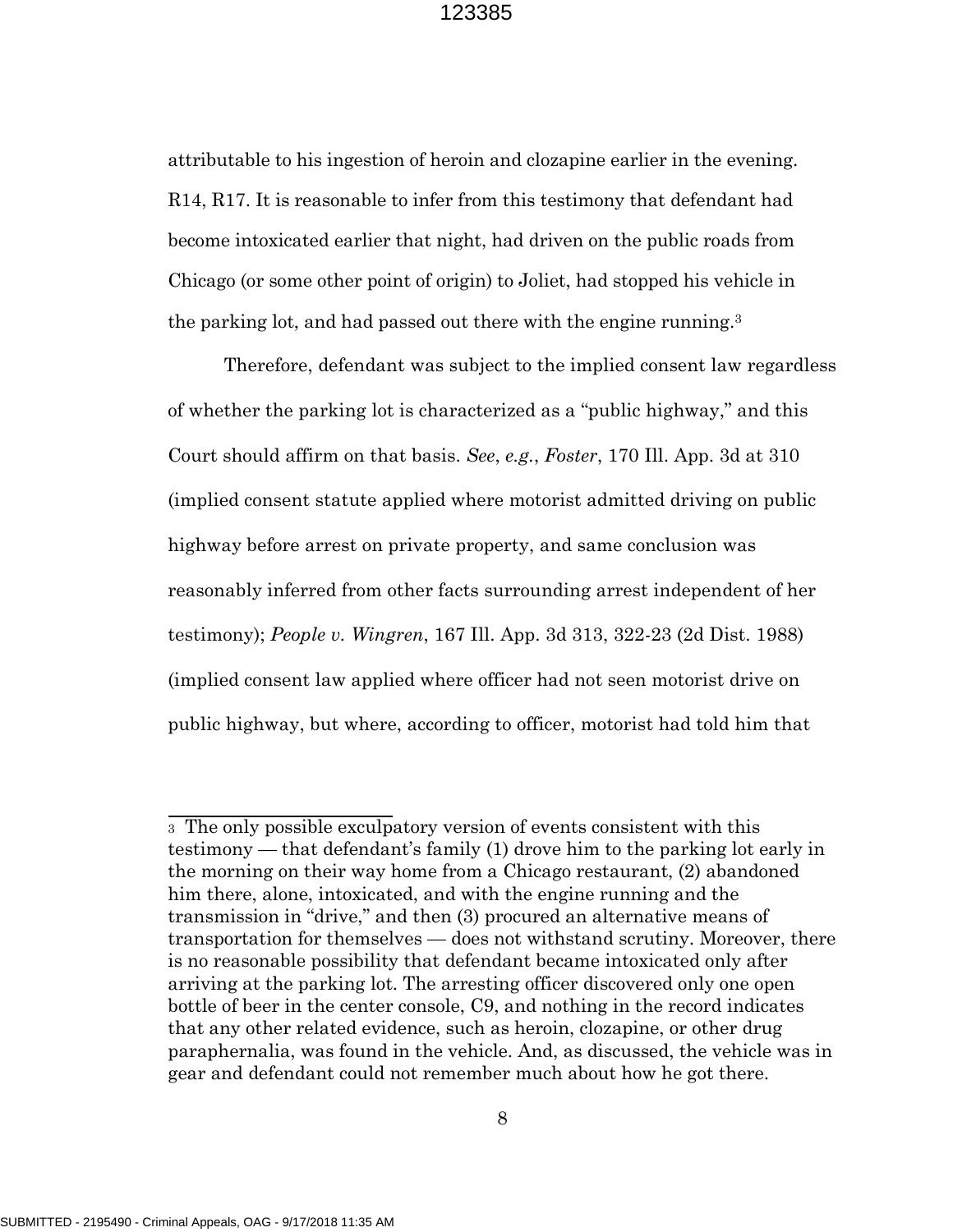she had driven on nearby public road just before becoming stuck on private property); *cf. People v. Kloke*, 193 Ill. App. 3d 101, 102-03 (3d Dist. 1990) (court could not infer that motorist had driven on public highway where credible testimony showed that sleeping motorist had been transported to private property by friend and left there in other vehicle); *Kissel*, 150 Ill. App. 3d at 286 (implied consent statute did not apply because it was undisputed that motorists had driven only on private property; evidence did not permit any contrary inferences).

## **B. The Implied Consent Law Applies Because Defendant Failed to Make a** *Prima Facie* **Case that the Parking Lot was not a "Public Highway."**

Alternatively, the trial court's judgment may be affirmed on the ground that defendant did not make a *prima facie* case that he was not on a "public highway" when he was arrested in the parking lot.

As discussed, application of the implied consent law is conditioned on the motorist having driven (or controlled his vehicle) while intoxicated on a "public highway." 625 ILCS 5/11-501.1(a). Accordingly, the law provides that a motorist may contest the applicability of the implied consent law on the ground that he was not, in fact, driving on a "public highway." 625 ILCS 5/11- 501.1(d). A "highway" is defined as the area "between the boundary lines of every way publicly maintained" that is "open to the use of the public for purposes of vehicular traffic." 625 ILCS 5/1-126. Given this expansive definition, courts have held that parking lots located on private property may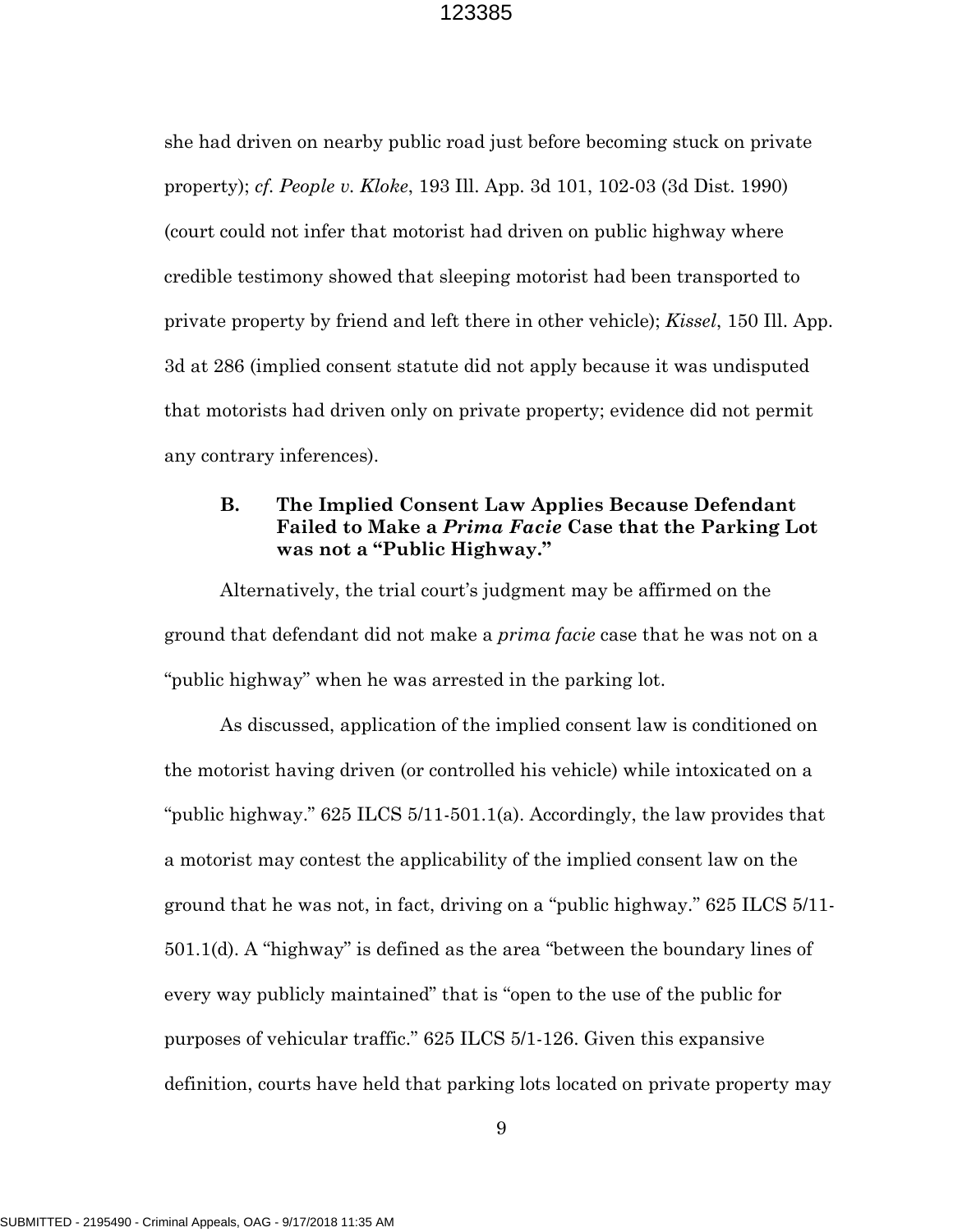qualify as "public highways" for purposes of the implied consent law if they are (1) publicly maintained, and (2) open to public traffic, and defendant does not dispute this rule. *See People v. Helt*, 384 Ill. App. 3d 285, 288 (2d Dist. 2008); *People v. Culbertson*, 258 Ill. App. 3d 294, 297 (2d Dist. 1994).

Applying this rule, and considering defendant's *prima facie* burden of proof at a rescission hearing, this Court should hold, as the appellate majority determined below, that a motorist who petitions for rescission on the ground that a parking lot adjacent to a retail establishment was not a "public highway" must clear two hurdles. A9-10. First, he must show by a preponderance of the evidence that the parking lot was, in fact, on private property; if he fails to do so, the inquiry ends and rescission is unwarranted. Second, if the motorist establishes that the parking lot was on private property, he must then show by a preponderance of the evidence that it is not a "public highway" because it was not publicly maintained or open to public vehicular traffic. *See Black's Law Dictionary* 1228 (8th ed. 2004) (*prima facie* case requires a party to establish a "legally required rebuttable presumption," or to produce "enough evidence to allow the fact-trier to infer the fact at issue"); *see also People v. Hacker*, 388 Ill. App. 3d 346, 349-50 (4th Dist. 2009) (defendant's *prima facie* burden equivalent to preponderance standard); *People v. Brown*, 229 Ill. 2d 374, 385 (2008) (preponderance standard satisfied if evidence renders fact at issue more likely that not).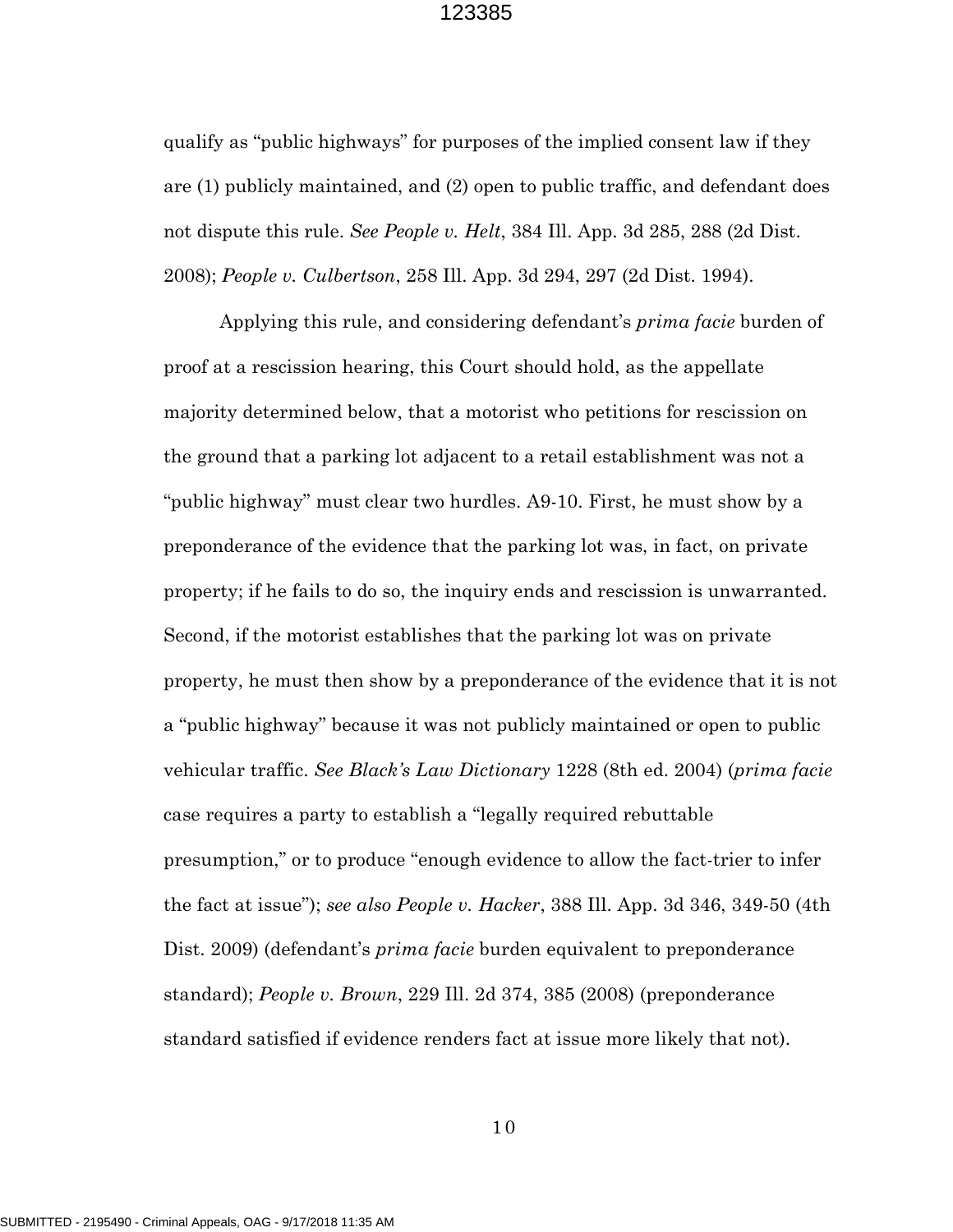Under this test, defendant failed to make a *prima facie* case for rescission. Defendant's entire case for rescission rested solely on the fact that he was arrested in a parking lot adjacent to a Walgreen's store. He presented no evidence — such as testimony from the arresting officer, or proof of posted signs indicating that the property was owned by Walgreen's or some other private entity, that the lot was reserved for store patrons, or that vehicles would be towed if left unattended — suggesting that the lot was privately owned or maintained. It is not reasonable to infer that any parking lot of this type must be privately owned simply because it lies adjacent to a retail store, as defendant and the dissenting justice maintain; precedent indicates that a motorist must do more to make his case, especially considering that the burden of proof falls squarely on the motorist at this stage of the rescission proceedings. *See Culbertson*, 258 Ill. App. 3d at 296-97 (defendant submitted lease indicated that parking lot was owned by private entity, but rescission unwarranted where other evidence showed that lot was publicly maintained); *People v. Montelongo*, 152 Ill. App. 3d 518, 520, 523 (1st Dist. 1987) (defendant presented sufficient evidence showing that parking lot was privately owned, including testimony from (a) responding officer, that he had never seen governmental agencies on or maintaining lot; (b) defendant, that lot was fenced, and signs designated area as private and reserved for patrons of bar; and (c) eyewitness, that lot was reserved for patrons and that she had never seen governmental agencies maintaining it); *People v. Kozak*, 130 Ill.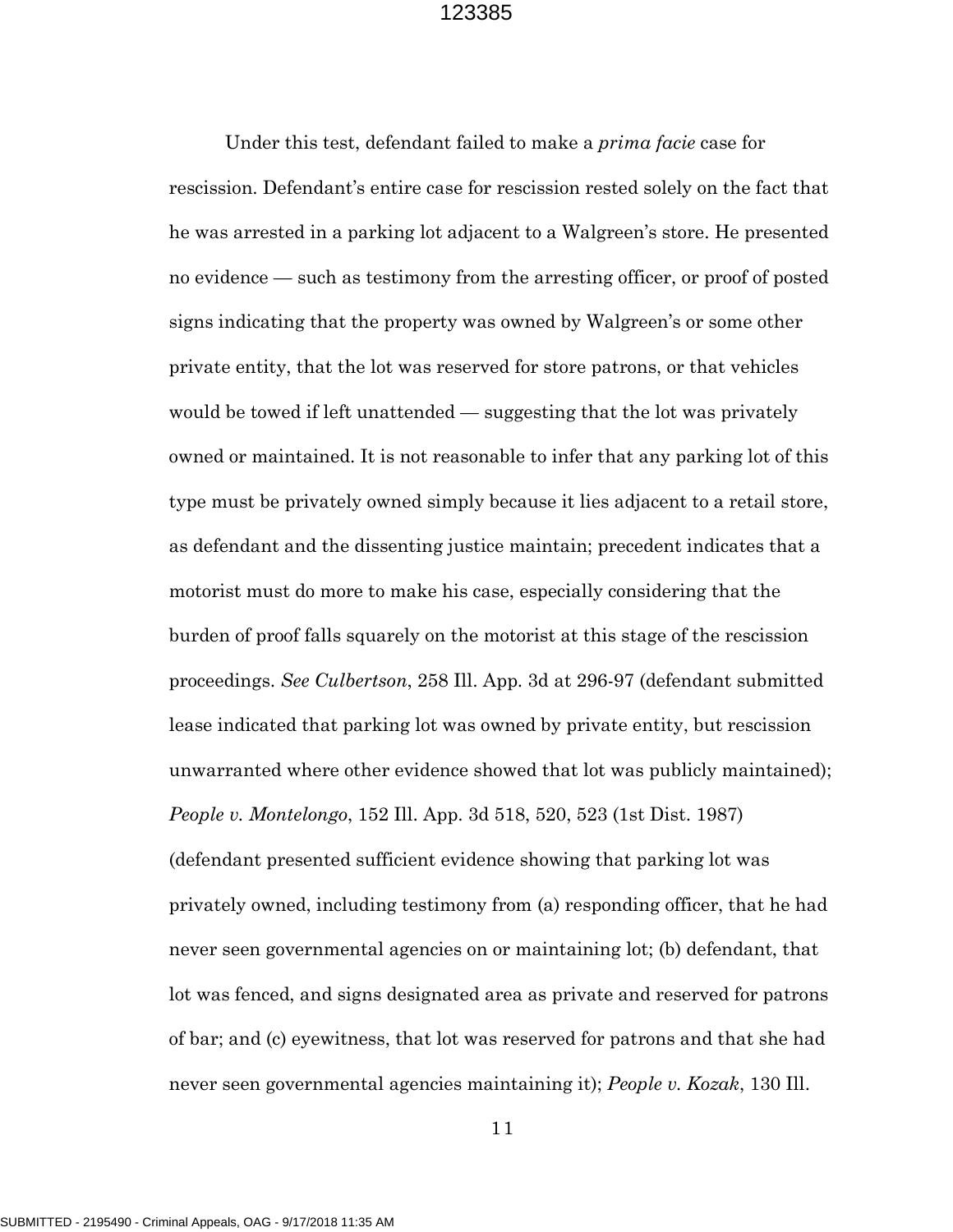App. 2d 334, 334-35 (1st Dist. 1970) (reversing conviction of driving on suspended license where evidence — including testimony of arresting officers that parking lot was owned by grocery store, was not public, and was not maintained by city — established that lot was privately owned). Therefore, the trial court did not err when it determined that defendant had failed to make a *prima facie* showing that he was not on "public property" when he was arrested.

Both defendant and the dissenting justice voice concern that requiring motorists to present this kind of evidence would create an undue burden, reasoning that the "state is in a much better position to know if a parking lot is publicly maintained." Br9-10; A18. This concern is unfounded. The legislature deliberately chose to place the burden of making out a *prima facie* case for rescission on the motorist. And the grounds for rescission listed in Section 2-118(b), by their very nature, require the motorist to obtain and then present the same kinds of documentary or testimonial proof that petitioner contends would be unduly burdensome. *See* (b)(1) (requiring defendant to show that he was not arrested for predicate offense listed in Section 11-501 or violation of similar local ordinance); (b)(2) (requiring defendant to show that he was not driving or in control of vehicle on highway while intoxicated); (b)(3) (requiring defendant to show that he did not refuse request to submit to testing, or did not complete that testing); and (b)(4) (requiring defendant who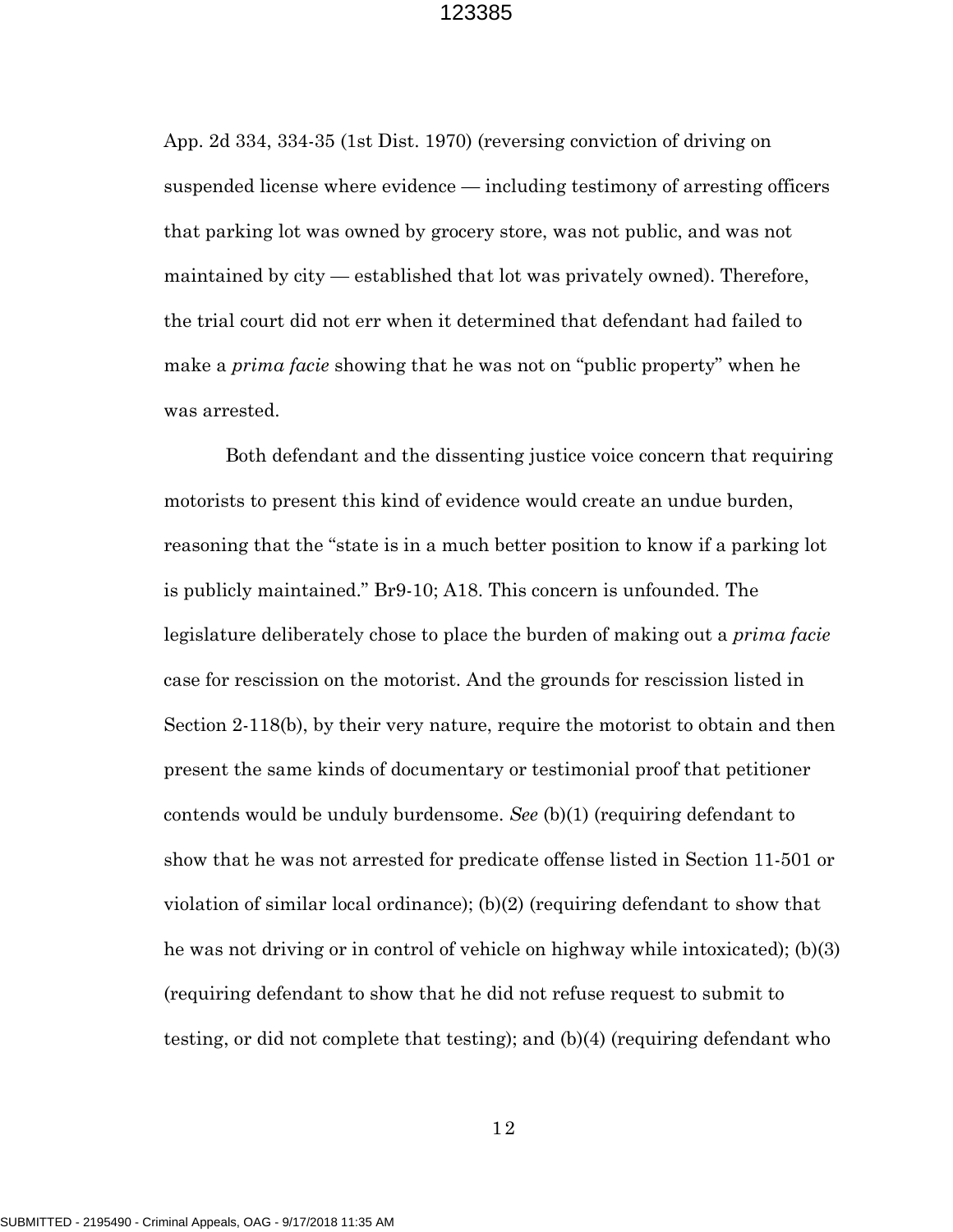submitted to testing to show that result was not above legal limit of intoxication).

Precedent shows that motorists routinely comply with these evidentiary demands, whether the asserted grounds for rescission rest on the "public highway" rule, or on other alleged deficiencies in the State's case listed in Section 2-118(b). *See Culbertson*, 258 Ill. App. 3d at 296-97 (defendant submitted copy of lease showing lot privately owned); *Montelongo*, 152 Ill. App. 3d at 520, 523 (1st Dist. 1987) (defendant called three witnesses to testify on issue of private property); *Kozak*, 130 Ill. App. 2d at 334-35 (defendant called police officers to testify on issue of private property); *see also Orth*, 124 Ill. 2d at 340-41 (although *prima facie* case challenging accuracy of breathalyzer may include credible testimony from defendant that he was not intoxicated, probative evidence is *not* limited to testimony); *People v. Tibbetts*, 351 Ill. App. 3d 921, 929 (5th Dist. 2004) (rescission denied where defendant failed to present physical or psychological "medical evidence" showing that aversion to needles precluded him from refusing consent to testing); *People v. Bank*, 251 Ill. 2d 187, 191 (5th Dist. 1993) (rescission denied where motorist failed to submit "medical testimony" establishing that he could not refuse consent because of physical disability, or other evidence showing that BAL (blood alcohol level) machine was defective).

Finally, *People v. Ayres*, 228 Ill. App. 3d 277 (3d Dist. 1992), and *Kissel* — cited by defendant for the proposition that he need not present any further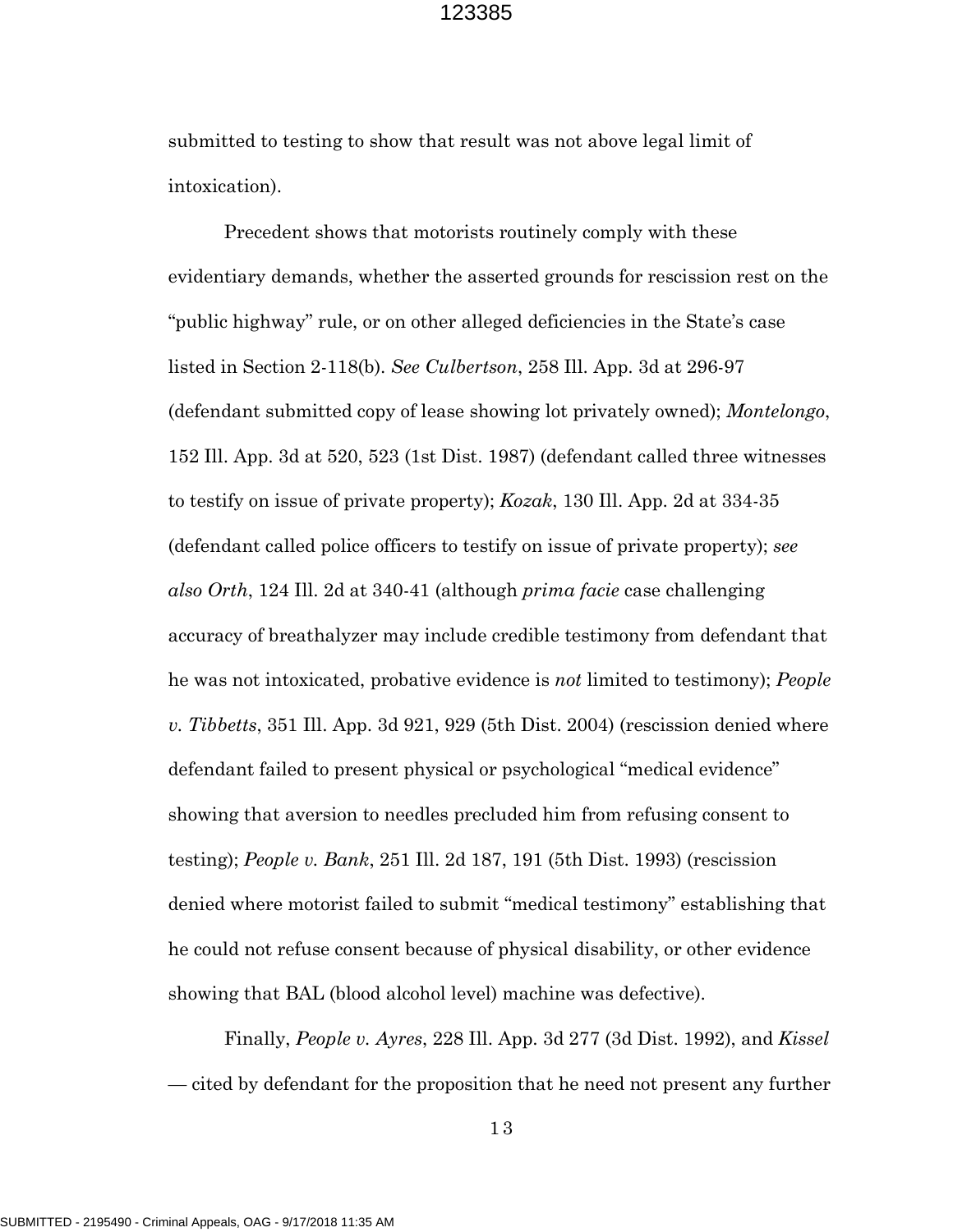evidence, other than the mere fact of arrest in a retail establishment's parking lot, to show private ownership — neither provide guidance on determining what *prima facie* evidence suffices at this stage nor conflict with the appellate court's decision below. Br9. The parties in *Ayers* and *Kissel* did not dispute the issue of private ownership; this fact was presumed to be true in each case. *See Ayres*, 228 Ill. App. 3d at 278 (addressing whether rescission was appropriate where defendants were observed driving on private parking lots); *Kissel*, 150 Ill. App. 3d at 286 (addressing whether implied consent law applied to defendants because they had driven at some time — not necessarily in immediate past — on public highways prior to arrest in private parking lots). Because those cases did not consider, much less create, a rule relieving defendants from submitting additional proof of private ownership, they provide no guidance on the quantum of evidence necessary to satisfy defendant's *prima facie* burden on that question, and do not conflict in any way with the appellate court's decision here.

Because defendant failed to show that the Walgreen's parking lot was privately owned and, if privately owned, publicly maintained, he failed to meet his burden of proof, and the trial court correctly denied his motion to rescind the statutory summary suspension of his driving privileges. And even if defendant did meet his burden in that regard, the State would have been able to meet its burden to show that the implied consent law nonetheless applies for the reason given in Section I.A., above.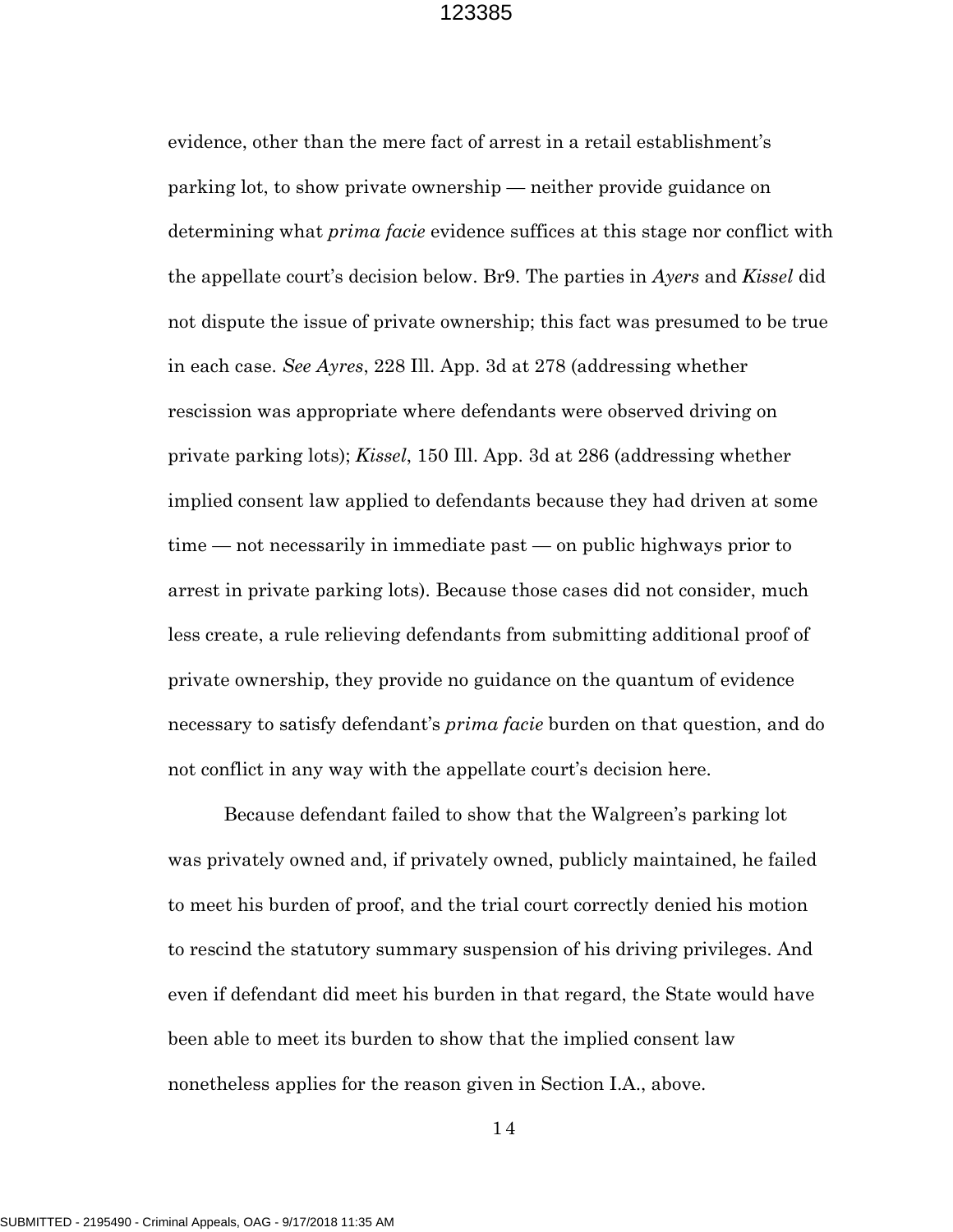### **CONCLUSION**

The judgment of the appellate court should be affirmed.

September 13, 2018 Respectfully submitted,

LISA MADIGAN Attorney General of Illinois

DAVID L. FRANKLIN Solicitor General

MICHAEL M. GLICK Criminal Appeals Division Chief

DAVID H. ISKOWICH Assistant Attorney General 100 West Randolph Street, 12thFloor Chicago, Illinois 60601-3218 (312) 814-3421 [eserve.criminalappeals@atg.state.il.us](mailto:eserve.criminalappeals@atg.state.il.us)

*Counsel for Plaintiff-Appellee People of the State of Illinois*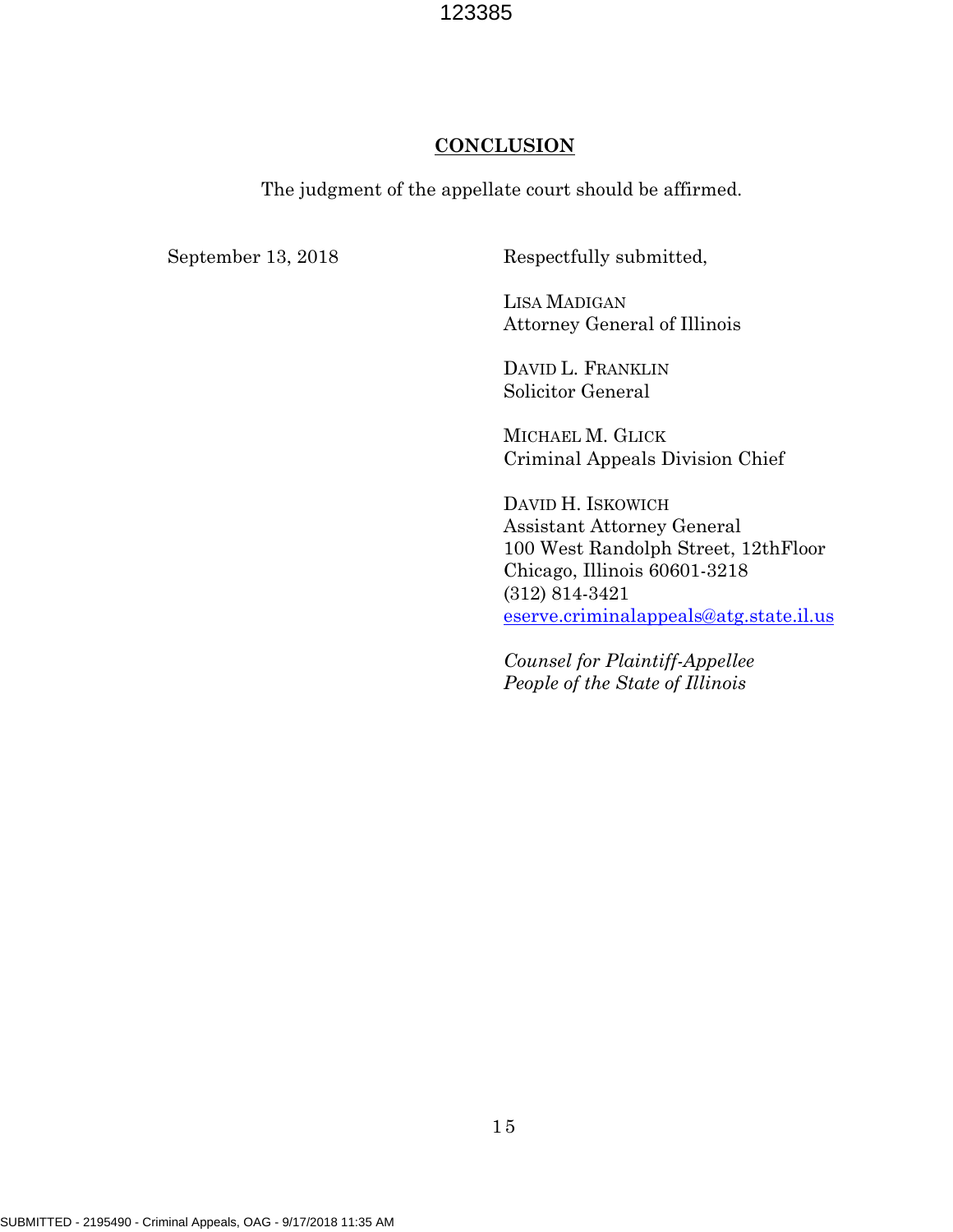## **CERTIFICATE OF COMPLIANCE**

I certify that this brief conforms to the requirements of Rules 341(a) and (b). The length of this brief, excluding the pages containing the Rule 341(d) cover, the Rule 341(h)(1) statement of points and authorities, the Rule 341(c) certificate of compliance, and the certificate of service is 15 pages.

> /s/ David H. Iskowich DAVID H. ISKOWICH Assistant Attorney General